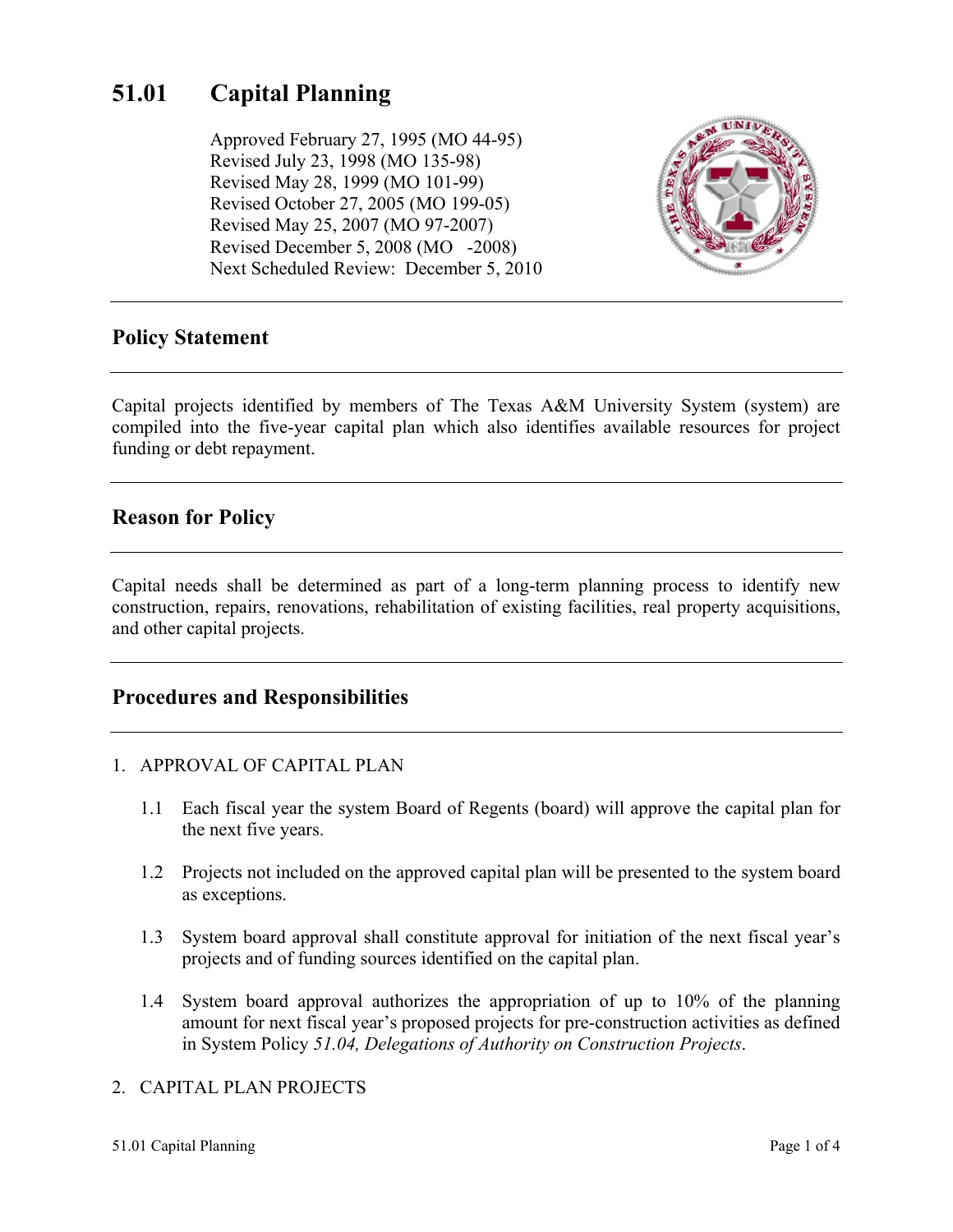- 2.1 Capital projects are defined as:
	- (a) New construction of buildings, facilities or other permanent improvements with scopes of \$1,000,000 or more.
	- (b) Additions to buildings, facilities or other permanent improvements with scopes of \$1,000,000 or more.
	- (c) Repair, renovation or rehabilitation of existing buildings, facilities or other permanent improvements with scopes of \$2,000,000 or more.
	- (d) Real property acquisitions.
	- (e) Projects or acquisitions funded using Higher Education Fund (HEF), Permanent University Fund (PUF) and/or Revenue Financing System (RFS) debt proceeds.
- 2.2 For each project to be included on the capital plan, the following information will be provided by the system member.
	- (a) Name of project.
	- (b) Description of project.
	- (c) If new construction or addition, assignable net square foot, educational  $\&$  general net square foot and gross square foot of space needed and justification for space need.
	- (d) If repair, renovation or rehabilitation, existing assignable net square foot, educational & general net square foot and gross square foot of space.
	- (e) Project impacts on infrastructure.
	- (f) Project planning amount.
	- (g) Fiscal year in which project design will be initiated.
	- (h) Source of funds for project.
		- 1. If RFS debt proceeds, debt repayment source must be identified.
		- 2. If cash funded, source of funds must be identified.
		- 3. PUF shall not be identified as the source of funds for a project until a commitment has been made by the Chancellor.
		- 4. Tuition revenue bonds (TRB) shall not be identified as a funding source for a project until authorized by the legislature.
- 2.3 For each auxiliary project included in the first two fiscal years on the capital plan, a Pro Forma Financial Statement is required and shall address capital cost, operating cost and maintenance cost for the first five (5) years of occupancy.
- 2.4 All pre-planning and planning studies for new construction, additions, and repair, renovation or rehabilitation capital projects shall be administered by The System Office of Facilities Planning and Construction (FPC).

51.01 Capital Planning Page 2 of 4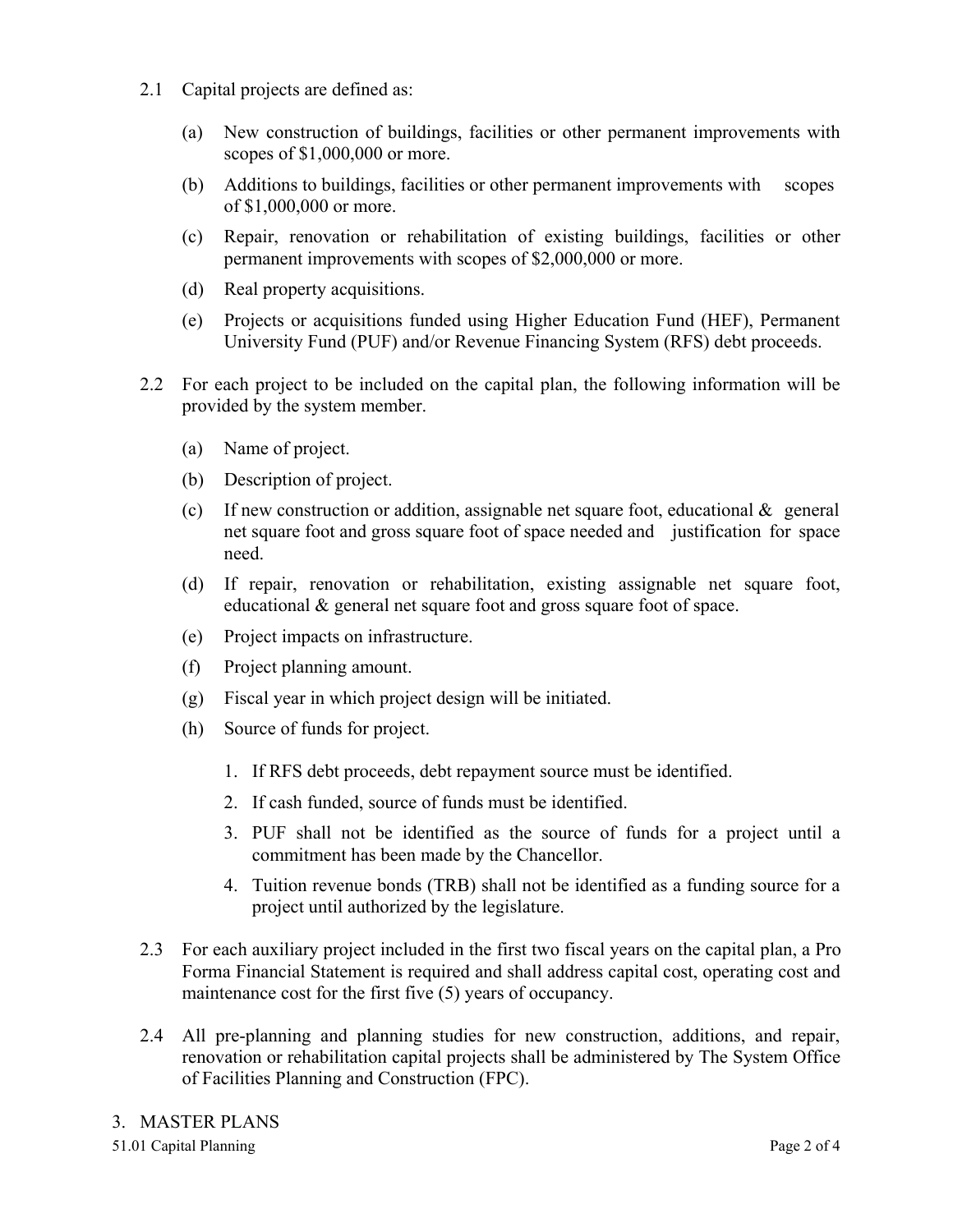All system members are required to have a master plan which is consistent with projects in the capital plan. The master plans shall be periodically reviewed by the system member and updated when necessary. Master plans and updates shall be consistent with the system member's development strategy and be submitted to the system board for review. Master plans and updates shall be administered by FPC.

#### 4. LIFE CYCLE COST ANALYSIS

FPC, in conjunction with the system members, will develop a life cycle cost analysis (LCCA) during the design for building projects on the capital plan. The LCCA will identify to FPC and the system members personnel, alternatives for materials and design in order to optimize the operating, maintenance and initial costs.

#### 5. GENERAL PROJECT REQUIREMENTS

- 5.1 All facilities designed and constructed in system shall comply with all applicable state and federal laws and regulations.
- 5.2 A program of requirements (POR) or statement of work (SOW) shall be prepared by FPC for all major construction projects as defined in *Policy 51.04, Delegations of Authority on Construction Projects*. The POR or SOW must be approved by the system member chief executive officer (CEO) or designee. Changes to the POR/SOW during the design and construction process that involve function, budget or architectural appearance shall also be approved by the CEO or designee.

The POR shall identify existing furnishings that are to be reused and new furnishings that will be required. Refer to System Policy *51.05, Furnishing and Equipping New and Renovated Buildings*. The procurement of required new furnishings shall be included in the scope of the project unless indicated otherwise in the POR and approved by the chancellor or designee.

5.3 Contract administration of all design and construction projects is required. Contract administrators shall verify compliance by all parties with contract requirements and certify that all parts of the contract(s) are completed prior to project close-out and/or occupancy.

A database will be maintained by FPC to track all projects on the capital plan through design and construction and to assure compliance with project requirements.

- 5.4 Appropriate environmental surveys/evaluations shall be conducted on all construction projects. All required provisions shall be incorporated in the design and required abatement/mitigation performed and/or clearances obtained.
- 5.5 Performance and payment bonds for the full construction amount underwritten by surety companies authorized to conduct business in the state of Texas are required on all projects.